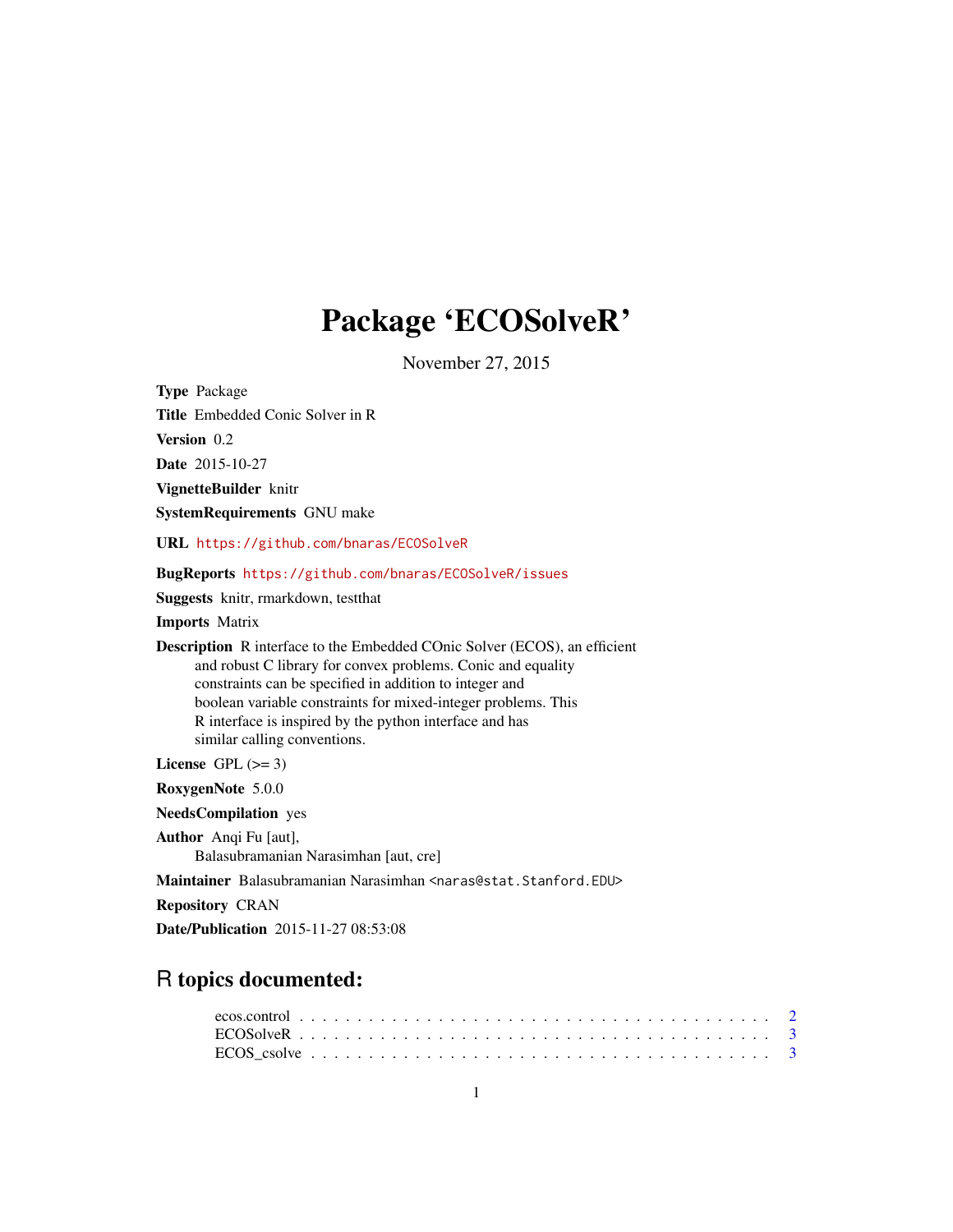#### <span id="page-1-0"></span>**Index** [6](#page-5-0) **6**

<span id="page-1-1"></span>

#### Description

This is used to control the behavior of the undelying optimization code.

#### Usage

```
ecos.control(maxit = 100L, feastol = 1e-08, reltol = 1e-08,
  abstol = 1e-08, feastol_inacc = 1e-04, abstol_inacc = 5e-05,
  reltol_inacc = 5e-05, verbose = 0L, mi_max_iters = 1000L,
  mi\_int\_tol = 1e-04, mi\_abs\_eps = 1e-06, mi\_rel\_eps = 1e-06)
```
#### Arguments

| maxit         | the maximum number of iterations for ecos, default 100L                                                             |
|---------------|---------------------------------------------------------------------------------------------------------------------|
| feastol       | the tolerance on the primal and dual residual, default 1e-8                                                         |
| reltol        | the relative tolerance on the duality gap, default 1e-8                                                             |
| abstol        | the absolute tolerance on the duality gap, default 1e-8                                                             |
| feastol_inacc | the tolerance on the primal and dual residual if reduced precisions, default 1e-4                                   |
| abstol_inacc  | the absolute tolerance on the duality gap if reduced precision, default 5e-5                                        |
| reltol_inacc  | the relative tolerance on the duality gap if reduced precision, default 5e-5                                        |
| verbose       | verbosity level, default OL. A verbosity level of 1L will show more detail, but<br>clutter session transcript.      |
| mi_max_iters  | the maximum number of branch and bound iterations (mixed integer problems)<br>only), default 1000L                  |
| mi_int_tol    | the integer tolerence (mixed integer problems only), default 1e-4                                                   |
| mi_abs_eps    | the absolute tolerance between upper and lower bounds (mixed integer problems<br>only), default 1e-6                |
| mi_rel_eps    | the relative tolerance, $(U - L)/L$ , between upper and lower bounds (mixed<br>integer problems only), default 1e-6 |

#### Value

a list with the following elements:

FEASTOL the tolerance on the primal and dual residual, parameter feastol

ABSTOL the absolute tolerance on the duality gap, parameter abstol

RELTOL the relative tolerance on the duality gap, parameter reltol

FEASTOL\_INACC the tolerance on the primal and dual residual if reduced precisions, parameter feastol\_inacc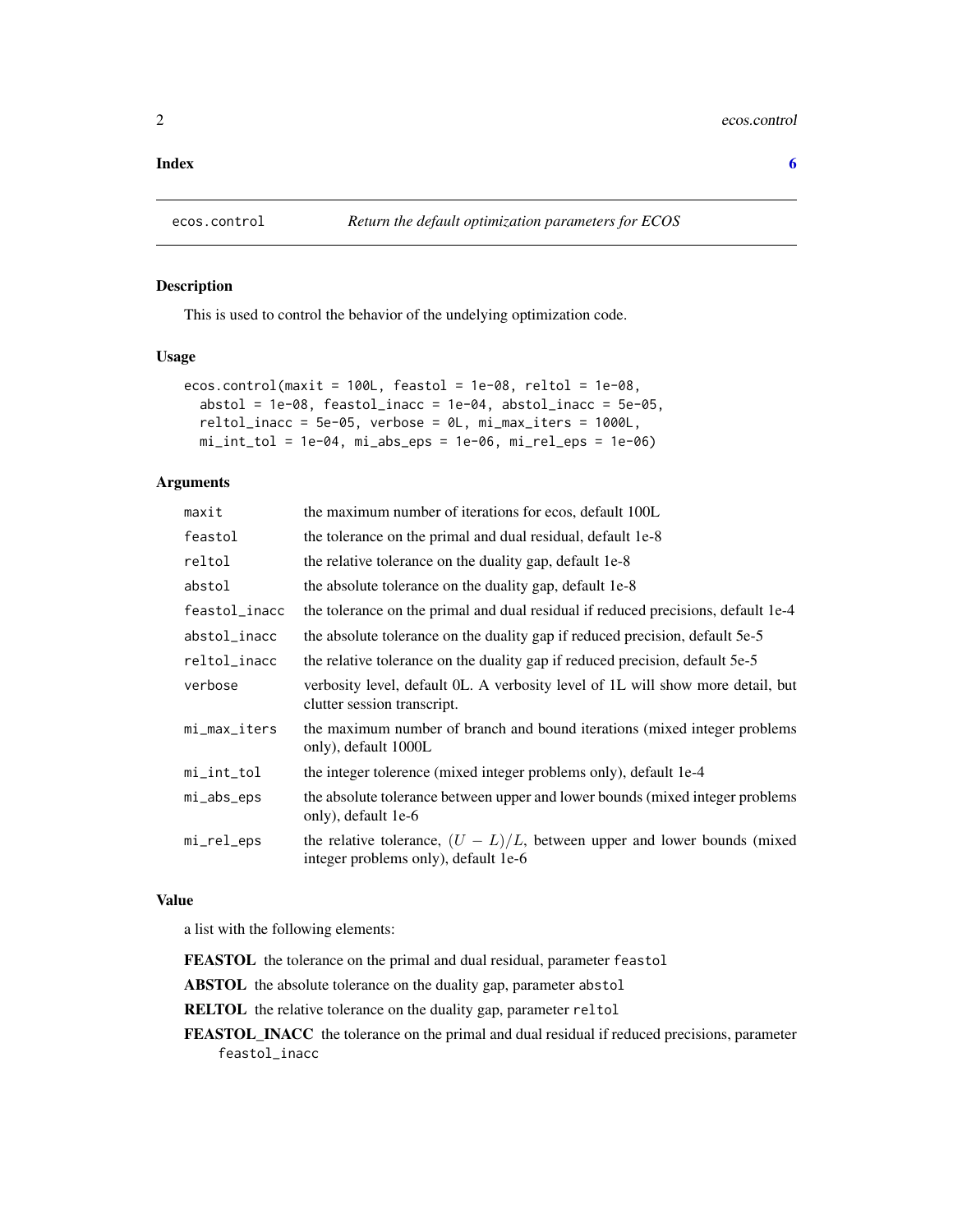- <span id="page-2-0"></span>ABSTOL\_INACC the absolute tolerance on the duality gap if reduced precision, parameter abstol\_inacc
- RELTOL\_INACC the relative tolerance on the duality gap if reduced precision, parameter reltol\_inacc
- MAXIT the maximum number of iterations for ecos, parameter maxit
- **MI\_MAX\_ITERS** the maximum number of branch and bound iterations (mixed integer problems only), parameter mi\_max\_iters
- MI\_INT\_TOL the integer tolerence (mixed integer problems only), parameter mi\_int\_tol
- MI\_ABS\_EPS\_ the absolute tolerance between upper and lower bounds (mixed integer problems only), parameter mi\_abs\_eps
- **MI\_REL\_EPS** the relative tolerance,  $(U L)/L$ , between upper and lower bounds (mixed integer problems only), parameter mi\_rel\_eps
- VERBOSE verbosity level, parameter verbose

ECOSolveR *ECOSolveR: Embedded Conic Solver in R*

#### **Description**

ECOSolveR is a wrapper around the ecos library. Please see the examples and documentation for the function ECOS\_csolve.

#### References

<https://github.com/ecos>

ECOS\_csolve *Solve a conic optimization problem*

#### Description

The function ECOS\_csolve is a wrapper around the ecos csolve C function. Conic constraints are specified using the  $G$  and  $h$  parameters and can be NULL and zero length vector respectively indicating an absence of conic constraints. Similarly, equality constraints are specified via  $A$  and  $b$ parameters with NULL and empty vector values representing a lack of such constraints. At most one of the pair  $(G, h)$  or  $(A, b)$  is allowed to be absent.

#### Usage

```
ECOS_csolve(c = numeric(0), G = NULL, h = numeric(0), dims = list(1 =integer(0), q = NULL, e = integer(0)), A = NULL, b = numeric(0),bool\_vars = integer(0), int\_vars = integer(0), control = ecos.control())
```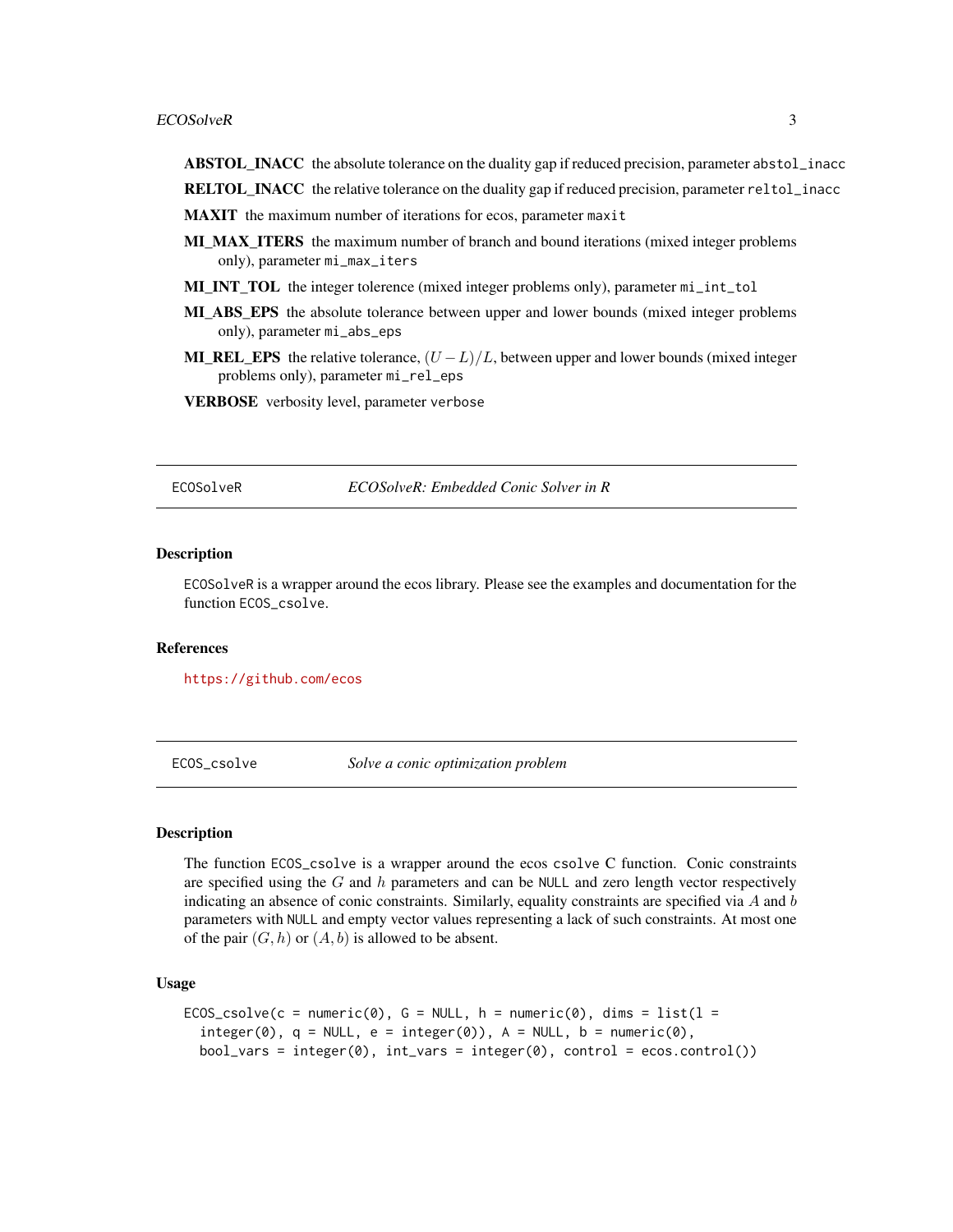### <span id="page-3-0"></span>Arguments

| C              | the coefficients of the objective function; the length of this determines the num-<br>ber of variables $n$ in the problem.                                                                                                                                       |
|----------------|------------------------------------------------------------------------------------------------------------------------------------------------------------------------------------------------------------------------------------------------------------------|
| G              | the inequality constraint sparse matrix in compressed column format, e.g. dgCMatrix-<br>class. Can be NULL                                                                                                                                                       |
| h              | the right hand size of the inequality constraint. Can be empty numeric vector.                                                                                                                                                                                   |
| dims           | is a list of three named elements: dims['1'] an integer specifying the dimen-<br>sion of positive orthant cone, dims['q'] an integer vector specifying dimen-<br>sions of second-order cones, dims['e'] an integer specifying the number of<br>exponential cones |
| $\overline{A}$ | the optional equality constraint sparse matrix in compressed column format, e.g.<br>dgCMatrix-class. Can be NULL                                                                                                                                                 |
| $\mathbf b$    | the right hand side of the equality constraint, must be specified if $A$ is. Can be<br>empty numeric vector.                                                                                                                                                     |
| bool_vars      | the indices of the variables, 1 through $n$ , that are boolean; that is, they are either<br>present or absent in the solution                                                                                                                                    |
| int_vars       | the indices of the variables, 1 through $n$ , that are integers                                                                                                                                                                                                  |
| control        | is a named list that controls various optimization parameters; see ecos.control.                                                                                                                                                                                 |

#### Value

a list of 8 named items

- x primal variables
- y dual variables for equality constraints
- s slacks for  $Gx + s \leq h, s \in K$
- **z** dual variables for inequality constraints  $s \in K$

infostring gives information about the status of solution

retcodes a named integer vector containing four elements

exitflag 0=OPTIMAL, 1=PRIMAL INFEASIBLE, 2=DUAL INFEASIBLE, -1=MAXIT REACHED

iter the number of iteration used

mi\_iter the number of iterations for mixed integer problems

numerr a non-zero number if a numeric error occurred

summary a named numeric vector containing

- pcost value of primal objective
- dcost value of dual objective

pres primal residual on inequalities and equalities

dres dual residual

pinf primal infeasibility measure

- dinf dual infeasibility measure
- pinfres primal infeasibility residual
- dinfres dual infeasibility residual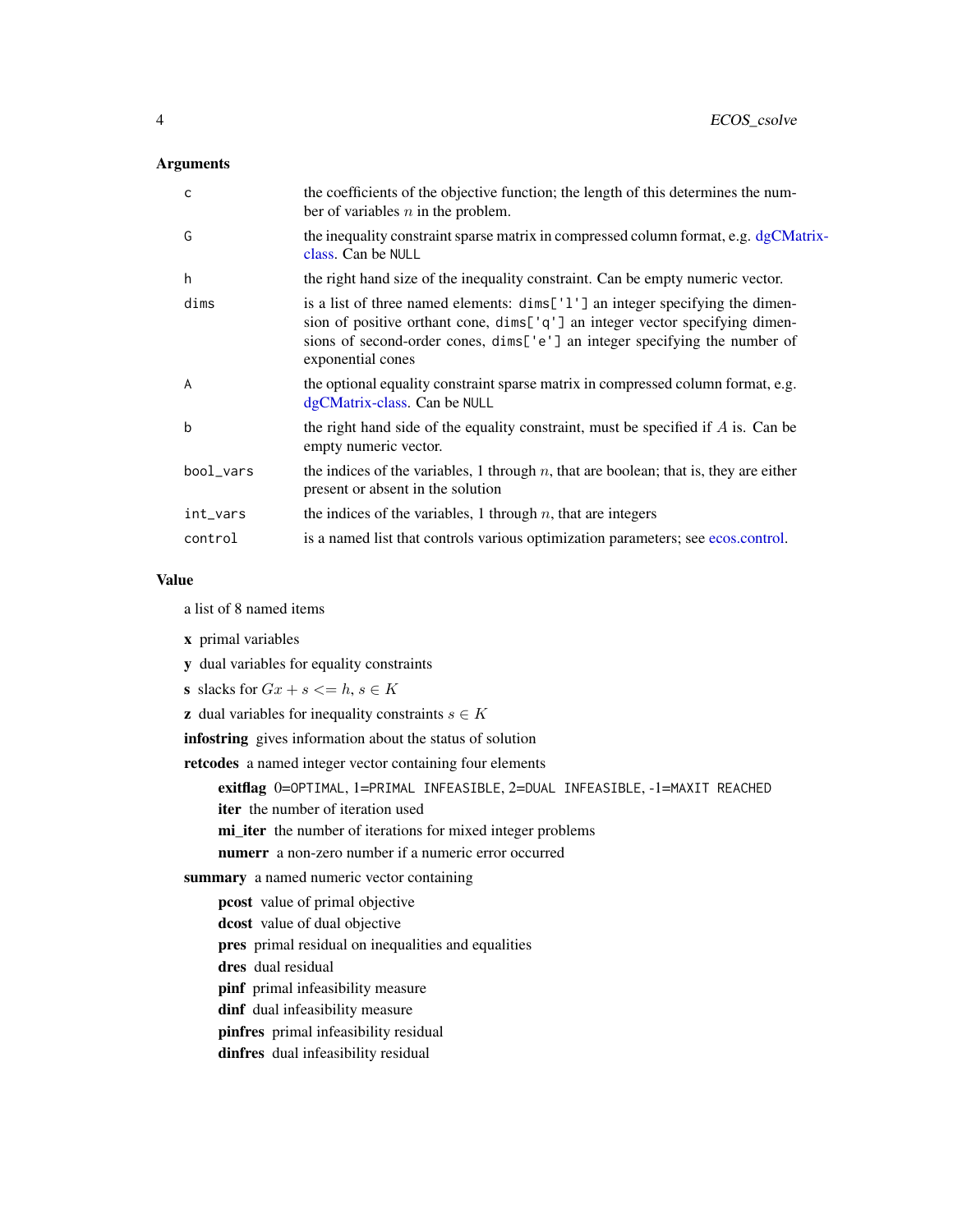gap duality gap relgap relative duality gap r0 Unknown at the moment to this R package maintainer. timing a named numeric vector of timing information consisting of runtime the total runtime in ecos tsetup the time for setup of the problem tsolve the time to solve the problem

### Details

A call to this function will solve the problem: minimize  $c^T x$ , subject to  $Ax = b$ , and  $h - G * x \in K$ .

Variables can be constrained to be boolean (1 or 0) or integers. This is indicated by specifying parameters bool\_vars and/or int\_vars respectively. If so indicated, the solutions will be found using a branch and bound algorithm.

#### Examples

retval\$summary

```
## githubIssue98
G \leftarrow local({}Gpr <- c(0.416757847405471, 2.136196095668454, 1.793435585194863, -1.,
         0.056266827226329, -1.640270808404989, 0.841747365656204, -1.,
         0.416757847405471, 2.136196095668454, 1.793435585194863, -1.,
         0.056266827226329, -1.640270808404989, 0.841747365656204, -1., -1.)
     Gjc <- as.integer(c(0, 4, 8, 12, 16, 17))
     Gir <- as.integer(c(0, 1, 2, 7, 0, 1, 2, 8, 3, 4, 5, 9, 3, 4, 5, 10, 6))
     Matrix::sparseMatrix(i = Gir, p = Gjc, x = Gpr, index1 = FALSE)})
print(G)
c \leq -as.numeric(c(0, 0, 0, 0, 1))h <- as.numeric(c(0, 0, 0, 0, 0, 0, 0, 0, 0, 0, 0))
dims \leftarrow list(l = 6L, q = 5L, e = 0L)
ECOS_csolve(c = c, G = G, h = h,dims = dims,
           A = NULL, b = numeric(0)## A larger problem using saved data for the large matrices
MPC01 <- readRDS(system.file("misc", "MPC01.rds", package="ECOSolveR"))
retval \leq ECOS_csolve(c = MPC01$c, G = MPC01$G, h = MPC01$h,
                      dims = MPC01$dims)
retval$retcodes
retval$infostring
```